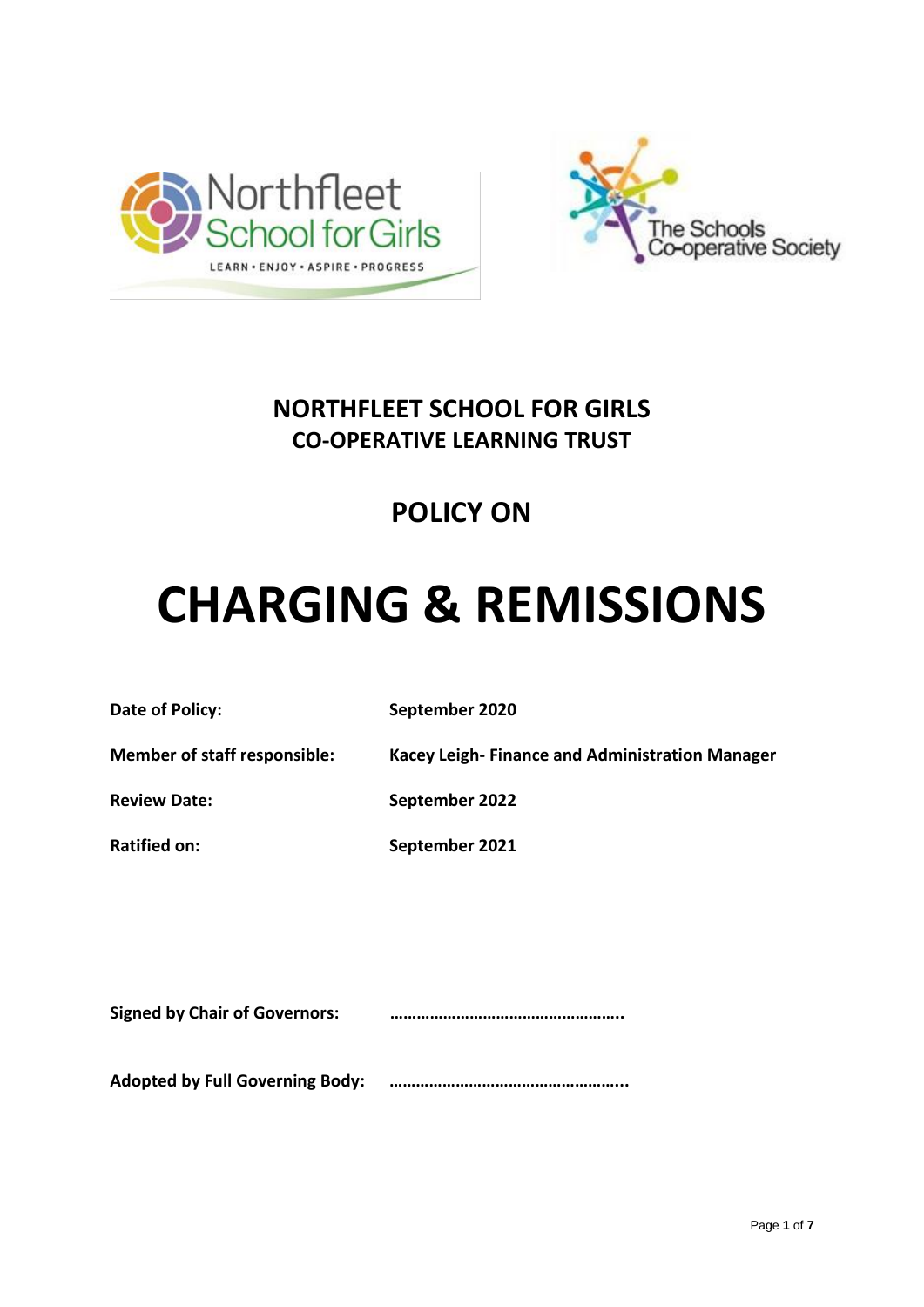#### **Purpose**

Northfleet School for Girls are committed to providing access to a broad and balanced curriculum and recognises the positive impact that a wide range of activities can have on a student's attainment.

This policy sets out our approach to charging and remissions and is informed by guidance provided by Government.

#### **1. Education during school hours (excluding lunch break)**

The school day is defined as 8.45- 15:15 Monday to Thursday and 8:45- 14:25 on Friday \*

We will not charge for education that is an essential part of the National Curriculum during school hours, with the exception of music tuition (see section 5)

#### **We may charge for:**

- Any books, materials, instruments where the parent wishes for their child to own their own
- Optional extras (see section 3)
- Music tuition (see section 5)

#### **2. Activities Outside of school hours (non-residential)**

There is no charge for activities that take place outside of school hours when they are:

- Part of the essential curriculum, including sports matches against other schools
- Part of the syllabus for a public examination that the pupil is being prepared for by the school
- Part of the school's basic curriculum for religious education

#### **3. Optional Extras**

Charges may be made for some activities that are known as 'optional extras'. Where an optional extra is being provided, a charge can be made for providing materials, books, instruments, or equipment. Optional extras are:

- Education provided outside of school time that is **not: a)** part of the National Curriculum **b)** part of a syllabus for a prescribed public examination that the pupil is being prepared for at the school **c)** part of religious education
- Examination entry fee(s) if the registered pupil has not been prepared for the examination(s) at the school
- Transport that is not taking the pupil to school or to other premises where the local authority or governing body has arranged for the pupil to be provided with education*.*
- Board and lodging for a pupil on a residential visit.
- Extended day services offered to pupils (e.g. breakfast clubs, after school clubs etc)

Adaptations have been made to the timings of the school day to accommodate the safe return to school during Covid-19 \*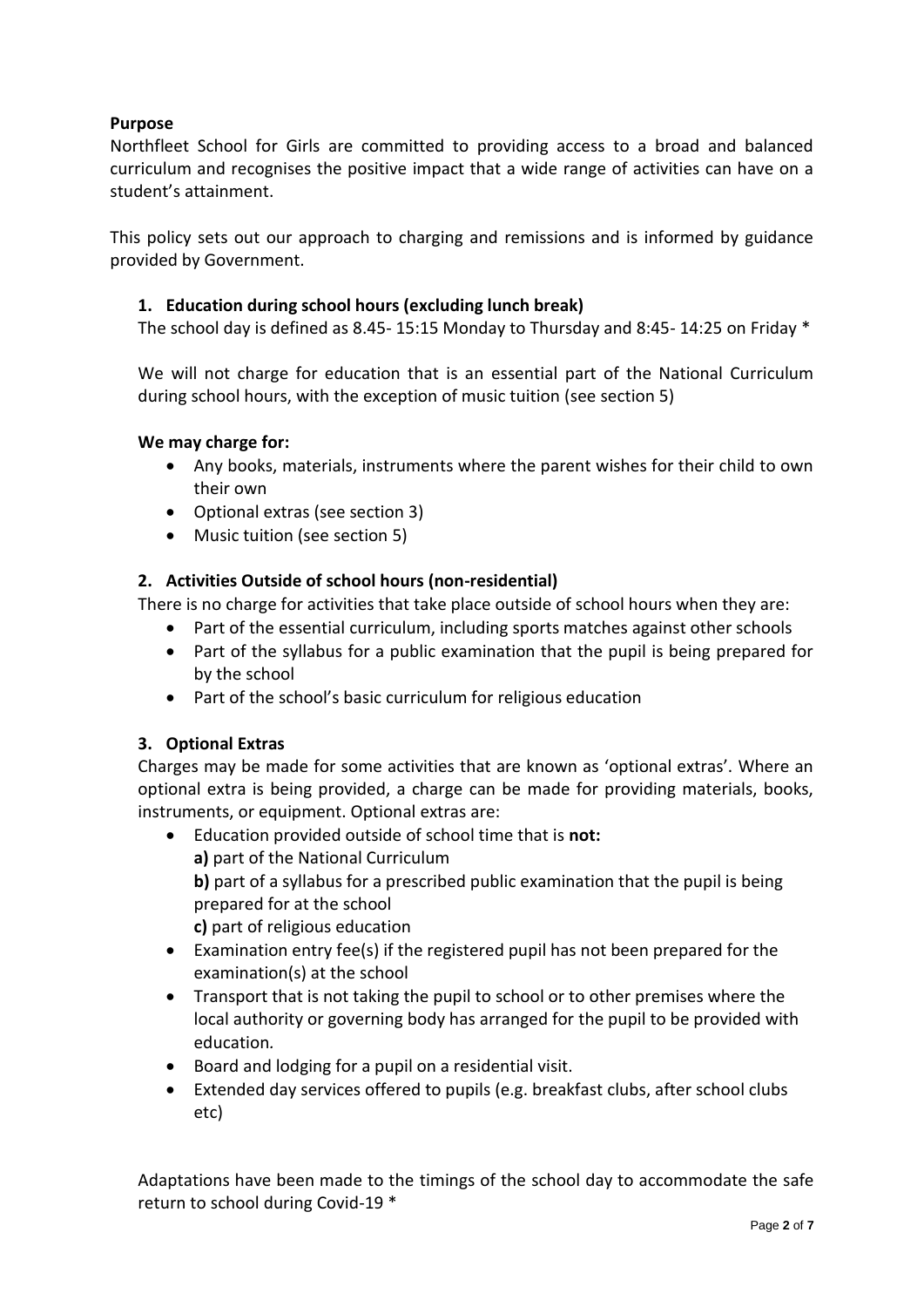#### **The cost of optional extras**

When calculating the cost of optional extras an amount may be included in relation to:

- Any materials, books, instruments or equipment provided in connection with the optional extra
- Non-teaching staff
- Teaching staff engaged under contracts for services purely to provide an optional extra, including supply teachers engaged specifically to provide the optional extra
- The cost, or a proportion of the costs, for teaching staff employed to provide tuition in playing a musical instrument, where the tuition is an optional extra.
- The costs of buildings and accommodation.

Any charge made in respect of individual pupils will not exceed the actual cost of providing the optional extra activity, divided equally by the number of pupils participating. In no circumstances will there be an element of subsidy required for any pupils wishing to participate in the activity whose parents are unwilling or unable to pay the full charge

We will apply the principles of best value when planning activities that incur costs to the school and charges to parents.

Charges and contributions are calculated based on anticipated costs. If parental contributions exceed the actual costs, the school will ensure we refund any surplus of £5 or more per student. Any surplus below £5 will be considered a voluntary donation in the school's accounts.

#### **4. Residential activities**

Northfleet School for Girls recognises the positive contribution that a wide range of visits and residential trips can make towards a student's education. As such, our aim is to provide a broad offer to help enrich a student's education.

#### **Our school will not charge for:**

- education provided on any visit that takes place during school hours
- education provided on any visit that takes place outside school hours if it is part of the National Curriculum, or part of a syllabus for a prescribed public examination that the pupil is being prepared for at the school, or part of religious education
- supply teachers to cover for those teachers who are absent from school accompanying pupils on a residential visit

#### **Our school will charge for:**

#### **Board and lodging**

When any visit has been organised by the school where there may be a cost for board and lodging, parents will be informed of this before the visit takes place. We will charge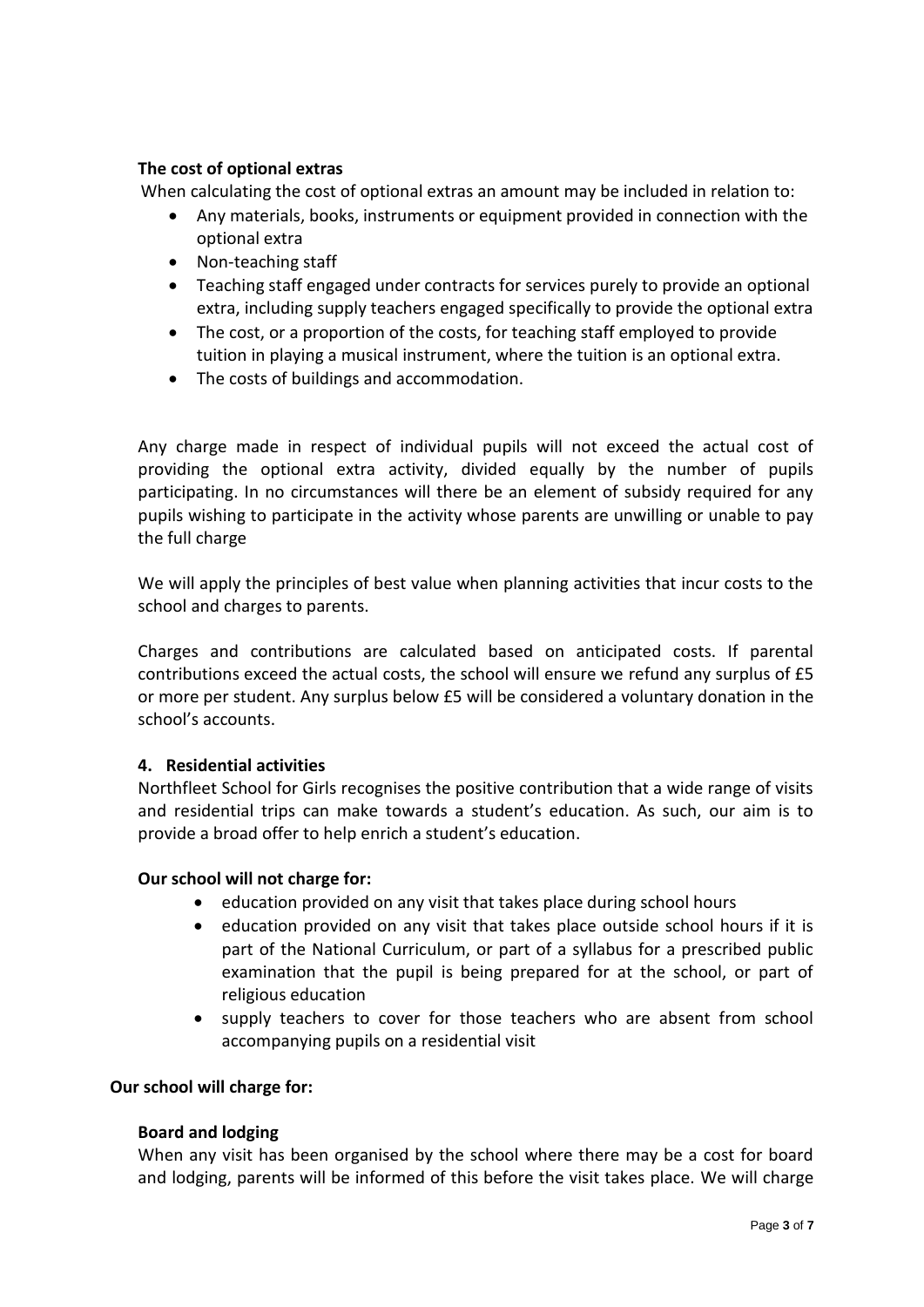the full cost of board and lodging on residential visits, whether it is classified as taking place during school hours or not. The charge will not exceed the actual cost.

#### **Travel**

Travel charges may apply when the residential activity takes place outside of school hours. The amount charged will be calculated to cover the unit cost per pupil.

#### **Activities**

The school may charge for activities as part of a residential activity.

#### **5. Music tuition within school hours**

Northfleet School for Girls follows the Government legislation that states that all education provided during school hours must be free; however, music lessons are an exception to this rule.

Charges will be made if the teaching is not an essential part of either the National Curriculum or a public examination syllabus being followed by the pupil(s).

The school may charge for teaching requested by parents and delivered by specialist tutors given to either an individual pupil or groups of any appropriate size (provided that the size of the group is based on sound pedagogical principles and, in the case of tuition in playing a musical instrument, shall not exceed four pupils) to play a musical instrument or to sing. The cost of these lessons may depend on the size and duration of the class as well as the type of instrument

#### **6. Extended Services**

Northfleet School for Girls provides a well-rounded and extensive education to students which includes a wide range of extra-curricular activities (extended services).

- High-quality learning opportunities either side of the school day
- Ways of intervening early when children are at risk of poor outcomes, e.g. by providing access to study support, parenting support or to more specialist services
- Ways of increasing pupil engagement
- Ways of improving outcomes and narrowing gaps in outcomes between different groups of pupils.

We currently offer a breakfast club known as 'Early Birds' as well as a wide range of after-school clubs, however we reserve the right for charging where costs may inhibit the ability to run the club.

#### **7. E-learning scheme including gift-aid**

At Northfleet School for girls we believe that having access to a laptop in school and at home can have a very positive impact on learning, leading to excellent results. Therefore we operate a highly successful e-learning scheme which relies upon monthly parental contributions to remain viable. Every parent will be given the option to enter their child into the scheme irrespective of their financial circumstances. We maintain that no student will be disadvantaged due to parents being unable to contribute.

We are also able to claim Gift Aid from parental contributions; this allows us to keep the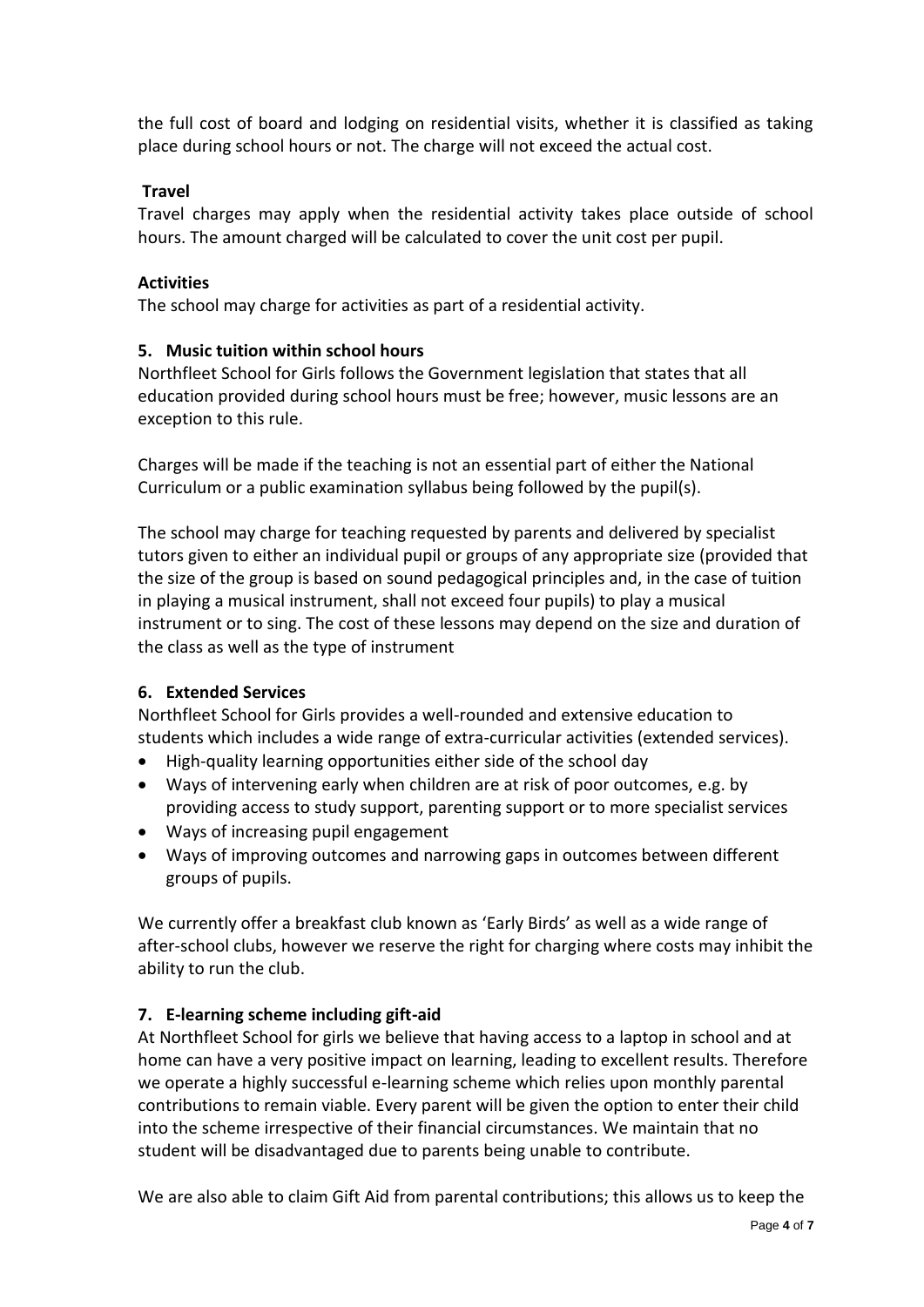cost of the scheme to a minimum and assists with the delivery of the scheme. Where a device is maliciously damaged; we reserve the right to charge parents for the cost of the repair.

#### **8. Voluntary contributions**

We may ask for voluntary contributions to the school for general funds or activities that will enrich our students' education.

In any case where an activity cannot be afforded without voluntary funding, this will be made clear to the parents by the school. If the activity is cancelled all monies will be returned to the parents via their original payment method.

#### **9. School meals**

There is no charge for children who are entitled to free school meals. Pupils who are not entitled to free school meals will be charged for the items purchased at the time of sale.

#### **10. Other charges**

#### **10.1 Examination fees**

There is no charge for examinations that are part of the curriculum and on the schools set examinations limit. However, we reserve the right to charge if the following applies:

- If a student fails to attend an exam and does not have a valid reason. In the event of sickness, a doctor's note will be required.
- If a student needs to resit an exam to gain a better grade
- If a parent requests a remark or a script be returned to the school.
- If a student wishes to sit an exam against the advice of the school

#### **10.2 Lockers**

Lockers are available for students to use throughout their time at Northfleet School for Girls, for a one-off payment fee. This is staggered as below dependant on year group.

- Year 7 £13
- Year 8- £11
- $\bullet$  Year 9  $f9$
- Year 10- £7
- Year 11- £5

£5 deposit will be refunded to the student upon them returning the locker key to the school upon them leaving.

Should the student lose their key, each replacement locker key will be charged at £4.50.

#### **10.3 ID Cards**

The first ID card will be issued free of charge. If the card is lost a charge of £2 will be applied for all subsequent replacements.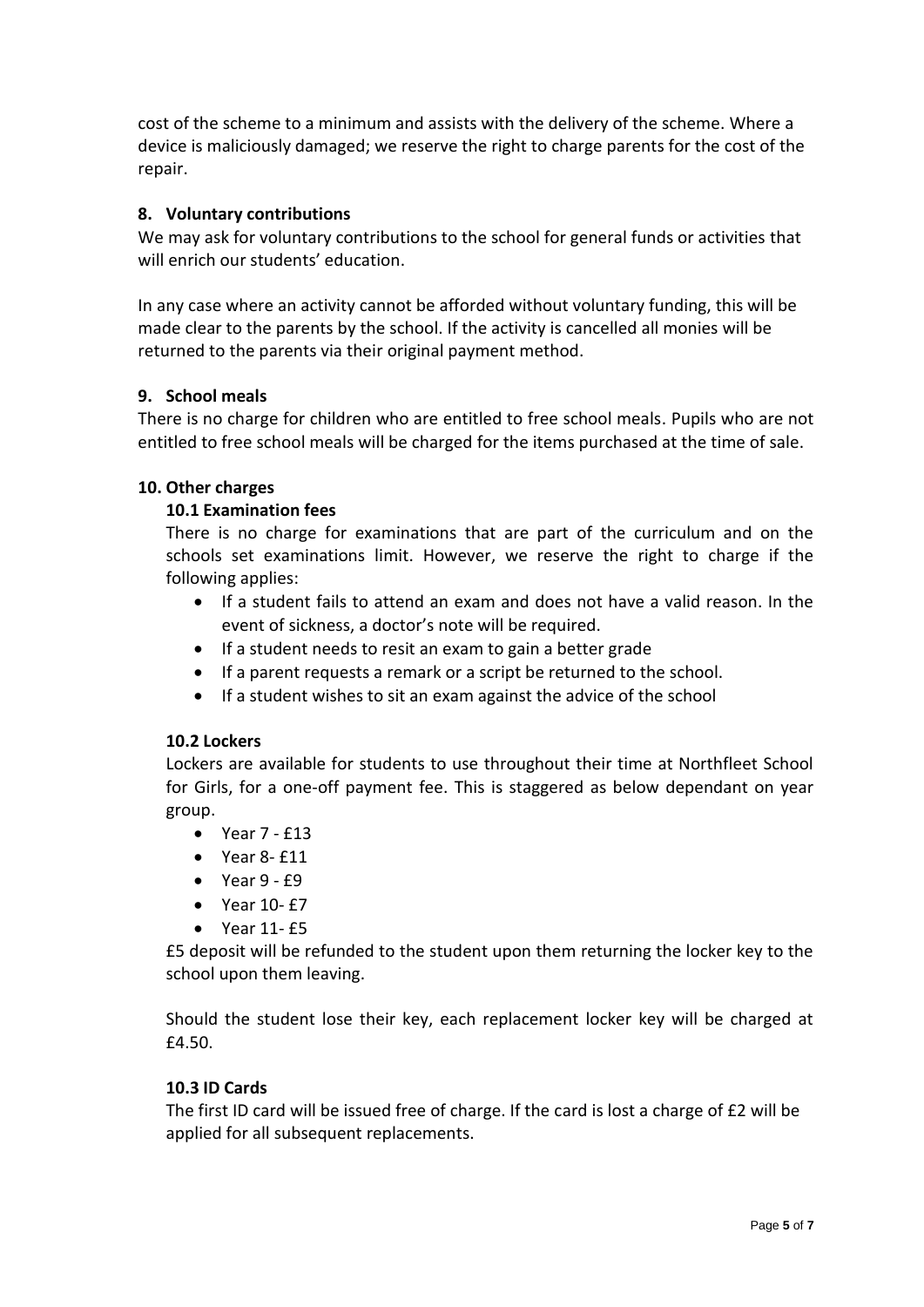#### **10.4 Materials and ingredients**

Particularly in the case of food technology, we request donations from parents to enable students to experience an enriched curriculum.

#### **10.5 Minibus**

Where the minibus is used for trips, we factor in the estimated cost of fuel which will be charged to parents.

#### **10.6 Library books**

School books are free to borrow from the school library. If they are not returned within a specified timeframe, or are returned in an unfit condition we will charge for the full cost of replacement.

#### **10.7 Damages**

Parents will be expected to refund the school wholly, or to an agreed sum, if their child causes damage to school property.

#### **10.8 Uniform**

We offer the opportunity for parents to purchase various items of the school uniform and specialist subject clothing, such as the PE Kit via the school. All Uniform is sold at cost price.

#### **11. Remissions and concessions**

The school may give consideration to the remission of charges where parents are facing financial hardship. We will support in cases where the curriculum requires the trip or event to take place. However, we will not support extra-curricular trips or events.

The school reserves the right to exercise discretion on a case by case basis and will not be at liberty to discuss individual cases with third parties.

#### **12. Inability/ unwillingness to pay**

Northfleet School for Girls is committed to ensuring fair access and treatment of all pupils, and this means ensuring that no child is excluded from an activity because the parents or carers of that student are unwilling or unable to pay. If there is insufficient funding for an activity, then it will be cancelled.

The identity of the child or parents of the child who did not want to make the payment, or could not make the payment, will not be disclosed under any circumstances

#### **13. Refunds**

Request for refunds for trips will be considered on an individual basis and may be rejected if the school is unable to recoup the costs incurred.

In all cases of withdrawal, either voluntarily or otherwise, applications should be made in writing to the Headteacher or Finance and Administration Manager. If approved, refunds will be processed via the original method of payment.